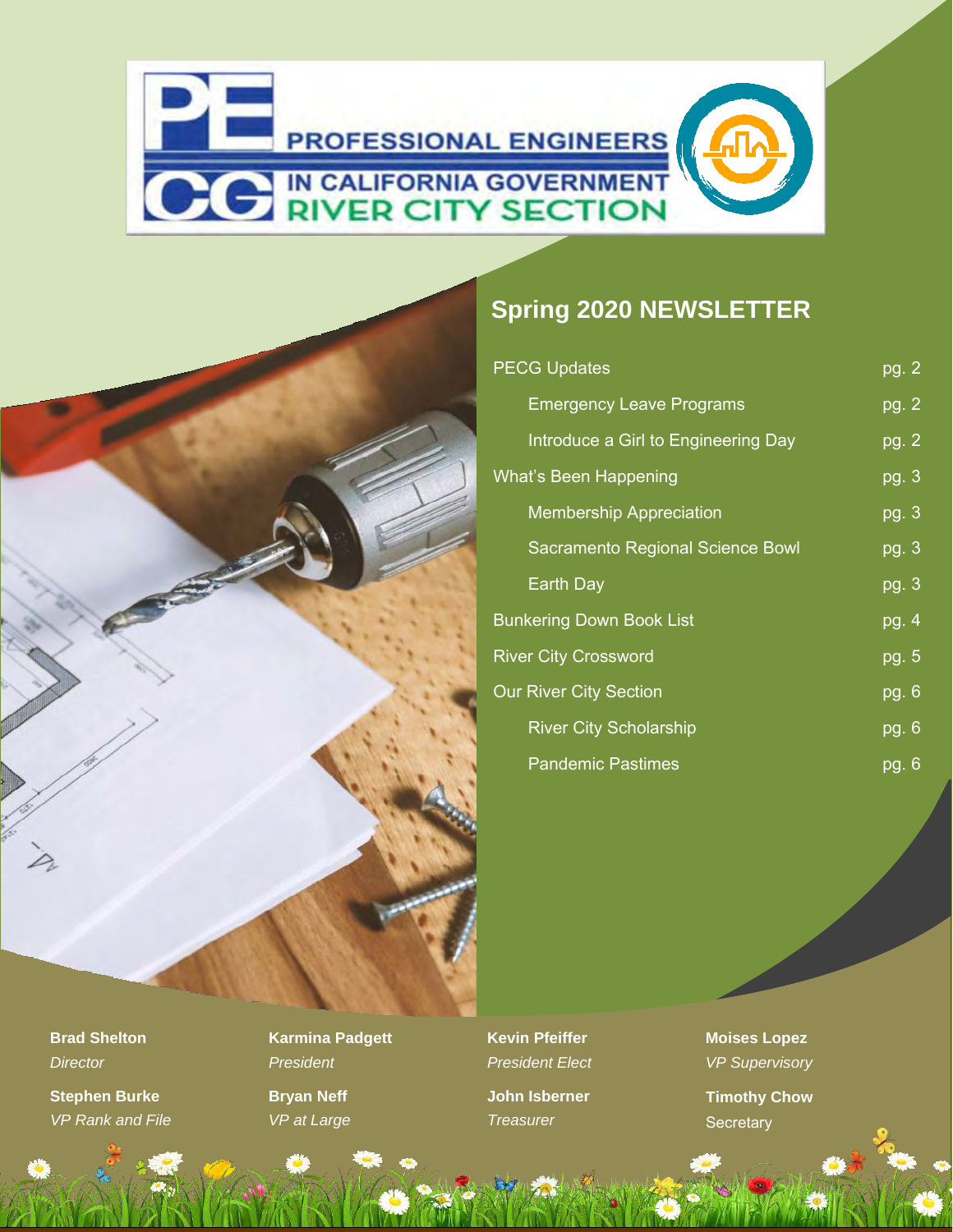# PECG Updates

### **Emergency Leave Programs**

Federal law has provided two leave benefits, seen below, for state employees impacted by COVID-19, including those subject to quarantine or who must stay at home due to school and day care closures.

Emergency paid sick leave (EPSL) applies to state employees with at least one day on the job. It provides full pay at regular rates for up to two weeks (80 hours) when COVID-19 impacts them in one of six categories:

- 1. Subject to a Federal, State, or local quarantine or isolation order related to COVID-19;
- 2. Advised by a health care provider to self-quarantine related to COVID-19;
- 3. Experiencing COVID-19 symptoms and are seeking a medical diagnosis;
- 4. Caring for an individual subject to an order described in (1) or self-quarantine as described in (2);
- 5. Caring for his or her child whose school or place of care is closed (or child care provider is unavailable) due to COVID-19 related reasons; or
- 6. Experiencing any other substantially-similar condition specified by the U.S. Department of Health and Human Services

Emergency family leave (EFL) provides employees who have worked for the state for at least 30 days with up to 12 weeks of paid leave if you are providing care to your child whose school or day care is closed because of COVID-19. The first two weeks of EFL are unpaid, although employees can elect to use the two weeks of EPSL described above.

For the latest details, please see CalHR's updated quidance and frequently asked questions about the program. CalHR guidance states specifically that both new leave benefits must be provided to qualifying employees upon request and cannot be rejected by state departments. If you believe you are being unfairly denied access to these benefits, or if you would like assistance with your department's application and approval process, please contact your lo

### **Introduce a Girl to Engineering Day**



Two PECG leaders, Harpreet Bhalla (Capitol Section V.P. Rank and File) and Karmina Padgett (River City Section President), celebrated "Introduce a Girl to Engineering Day" with nearly two dozen female leaders from engineering groups and associations at the State Capitol yesterday. They were the special guests of Assemblywoman Luz Rivas (San Fernando Valley), the author of Assembly Concurrent Resolution 154 (ACR 154), which declares February 20, 2020, as Introduce a Girl to Engineering Day in California and urges women to pursue careers in engineering and other STEM-related fields. Rivas has a Bachelor's degree in Electrical Engineering from MIT.

As she presented ACR 154 on the Assembly floor, Asm. Rivas asked Bhalla, Padgett, and the other women engineers in attendance to stand and be

recognized in the Assembly gallery. Assemblywoman Jacqui Irwin (Thousands Oaks), also spoke in support of ACR 154 on the Assembly floor. Irwin holds a Bachelor of Science in Systems Engineering from UC San Diego.

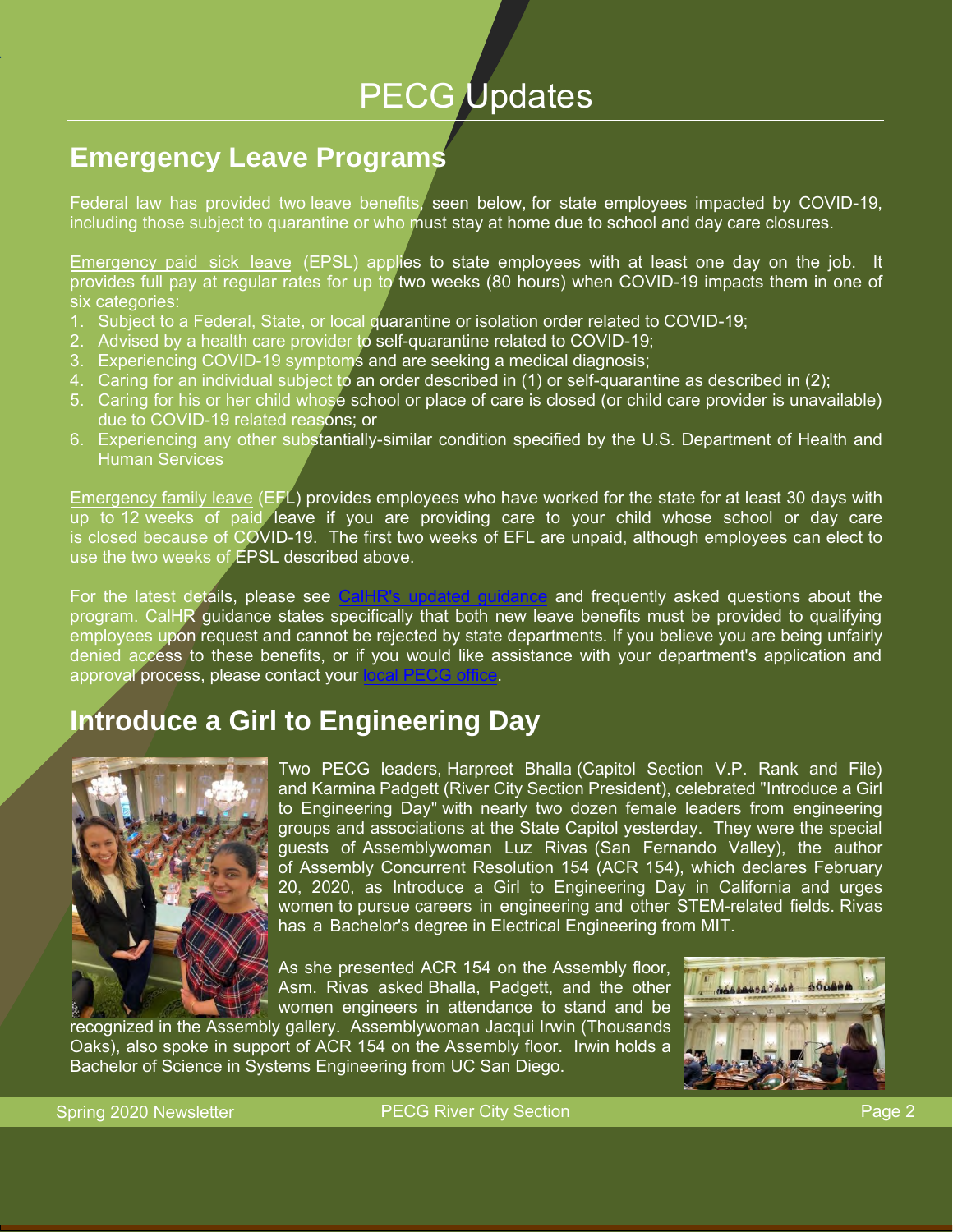## What's Been Happening

#### **PECG Fort Sutter and River City Membership Appreciation**

On February 23, River City Section officers and members teamed up with the Fort Sutter Section and passed out coffee, pastries, and PECG swag to PECG members in the Cal EPA lobby. The group was educated about PECG services, mingled with other members, and learned how PECG continues to look after their members and prioritize their wellbeing..



#### **Sacramento Regional Science Bowl**



On February 29, 2020, PECG River City Member Paul Deaver (right) and River City Treasurer John Isberner (left) volunteered at the Sacramento Regional High School Science Bowl. Organized by the U.S. Department of Energy, high school and middle school students from 10 Northern California counties met at Cordova High in Rancho Cordova for the region's premier science and math competition. Deaver and Isberner shared their experience as members of PECG, their work with state government, and discussed career opportunities that students can anticipate.

#### **Earth Day**

Khristina Leyba was recently inspired by the layered mess from wasted soap that her kids left on the counter when they washed their hands. Beyond that, the single-use plastic soap dispensers weren't durable, and throwing them away was a waste. The celebrate Earth Day, she upgraded the family soap dispenser. First, she bought a foaming pump. Then she reused a standard-size glass mason jar to mix and contain a simple blend of one-part soap and five-parts water. The new device provides her family with a more sustainable means for hand washing by reducing the amount of soap per wash and uses a durable, refillable dispaners. Hats off to Khristina!

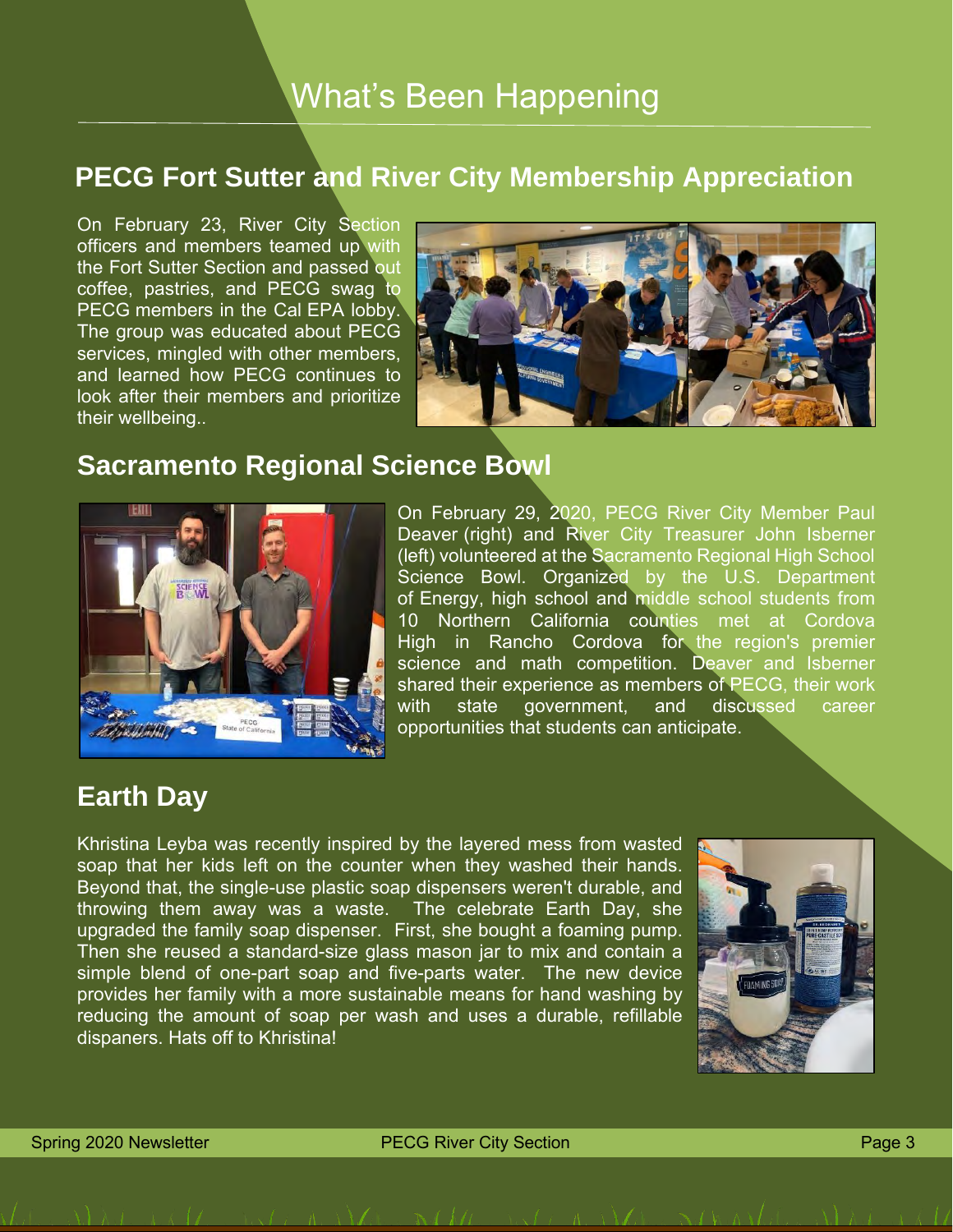## Bunkering Down Book List



#### **Why We Sleep by Matthew Walker**

If you're looking for a book to put you to sleep without any guilt, you've just found it! Learn from a sleep scientist about how a good night's rest can help boost your ability to retain information, strengthen your immune system, and the many severe consequences sleep deprivation does to your body. Supported by scientific studies, the book also dives into many intriguing topics ranging from how your body prepares for sleep, how caffeine effects your body, and our society's misconceptions of sleep. Spending around a third of our day sleeping might help to know a little more about how your slumbering influences you!

#### **Leaders Eat Last by Simon Sinek**

In the US Marines, the most junior individuals always eat first and the most senior individuals always eat last. Why? It's their culture. In this book, Sinek dives into how an organization, like the U.S. Marines, embodies a leadership culture and how being a leader is a responsibility and not a title. In harmony, the book also explores how it's usually not the leader giving the directions that makes people spectacular, but the great employees (rank-and-file staff) that make their leader look spectacular.





#### **Educated by Tara Westover**

Growing up in the survivalist rural outskirts of Idaho, Westover never received any formal schooling nor proper homeschooling. She spent her days scraping for metal for her father as they prepared for the end of the world. This led her to set foot into a classroom for the first time at 17. Her memoir reveals the challenges she faced growing up in a family that didn't believe in education nor college and expected her to conform to their society. Westover's memoir offers an in-depth, uplifting, and empowering journey of how she realized the most powerful determinant factor in her education and her life was…was her.

#### **The Algebra of Happiness by Scott Galloway**

Happiness may be the square root of love, finances, and health to some variation as Galloway comedically puts it. This quick and easy read explores many common experiences that contribute to happiness from time at work, financial stability, and developing meaningful relationships while weighing their potential opportunity costs and their diminishing returns. Galloway also throws a spin to the equation discussing more unique variables to led to happiness such as being the caregiver to an ill mother and providing for others. and his beodytom book over the complete one's equation to happiness, but he leaves out the answer key. That's an answer we get to solve!



Spring 2020 Newsletter **PECG River City Section** Page 4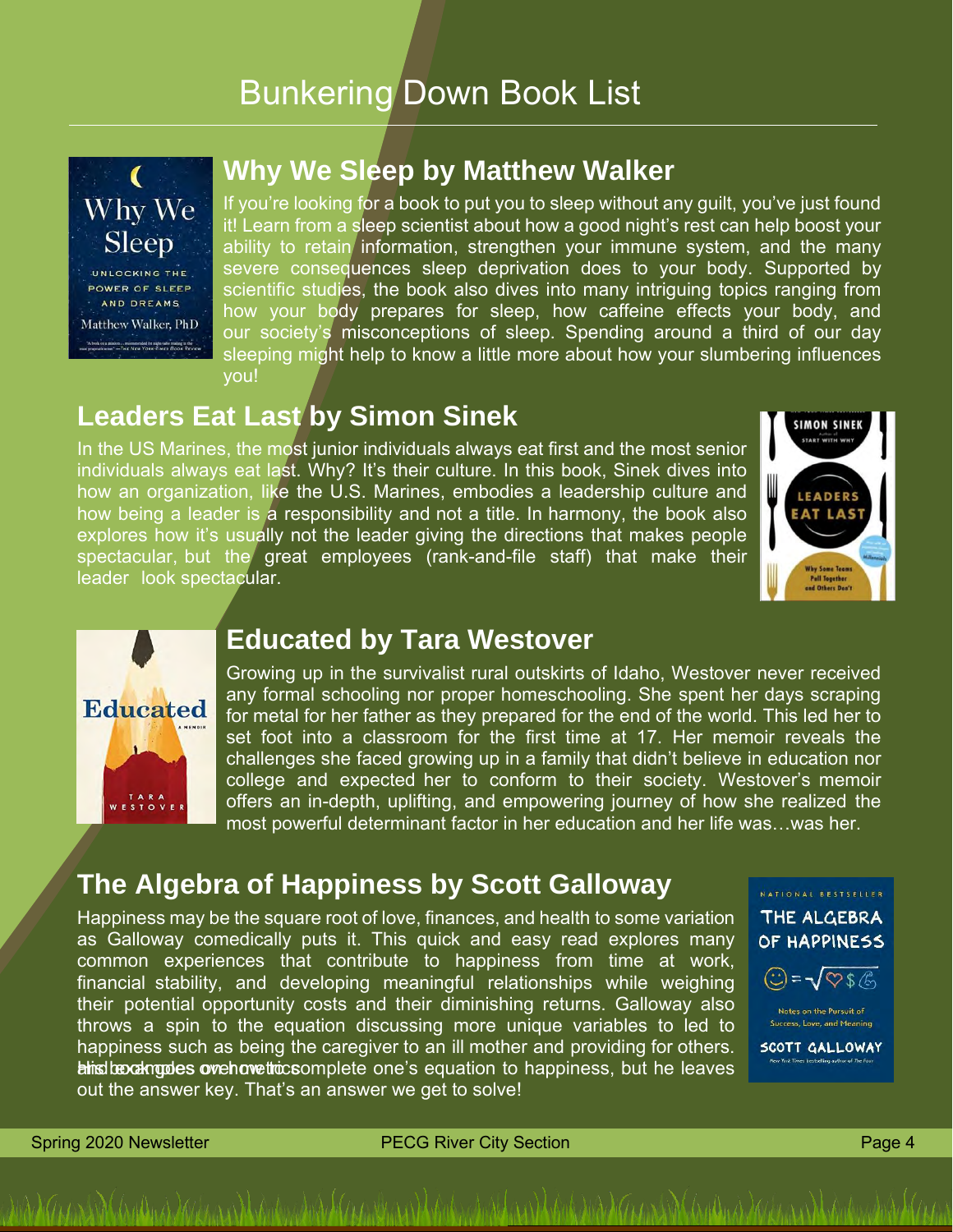## River City Section Cabin Fever Crossword



- Department of Transportation **1** Negotiation Team
- 
- 
- Bargaining Unit 9 **8** Sacramento
- Earth scientist, A rock star **9** United group of workers
- 
- 
- 
- Nine to Five

#### **Across Down**

- 
- asdf jkl; **3** Sandwiches, soups, snack time
- The Golden State **6** Desktop and Monitor
	-
	-
- Newsom **10** Work from home
- Hydrogen Dioxide **12** Designs, builds, maintains
- Best section in PECG **15** Requirement for Range D

#### Click [HERE](https://crosswordlabs.com/view/2020-04-16-595) for an interactive version of the crossword!

Spring 2020 Newsletter **PECG River City Section** Page 5